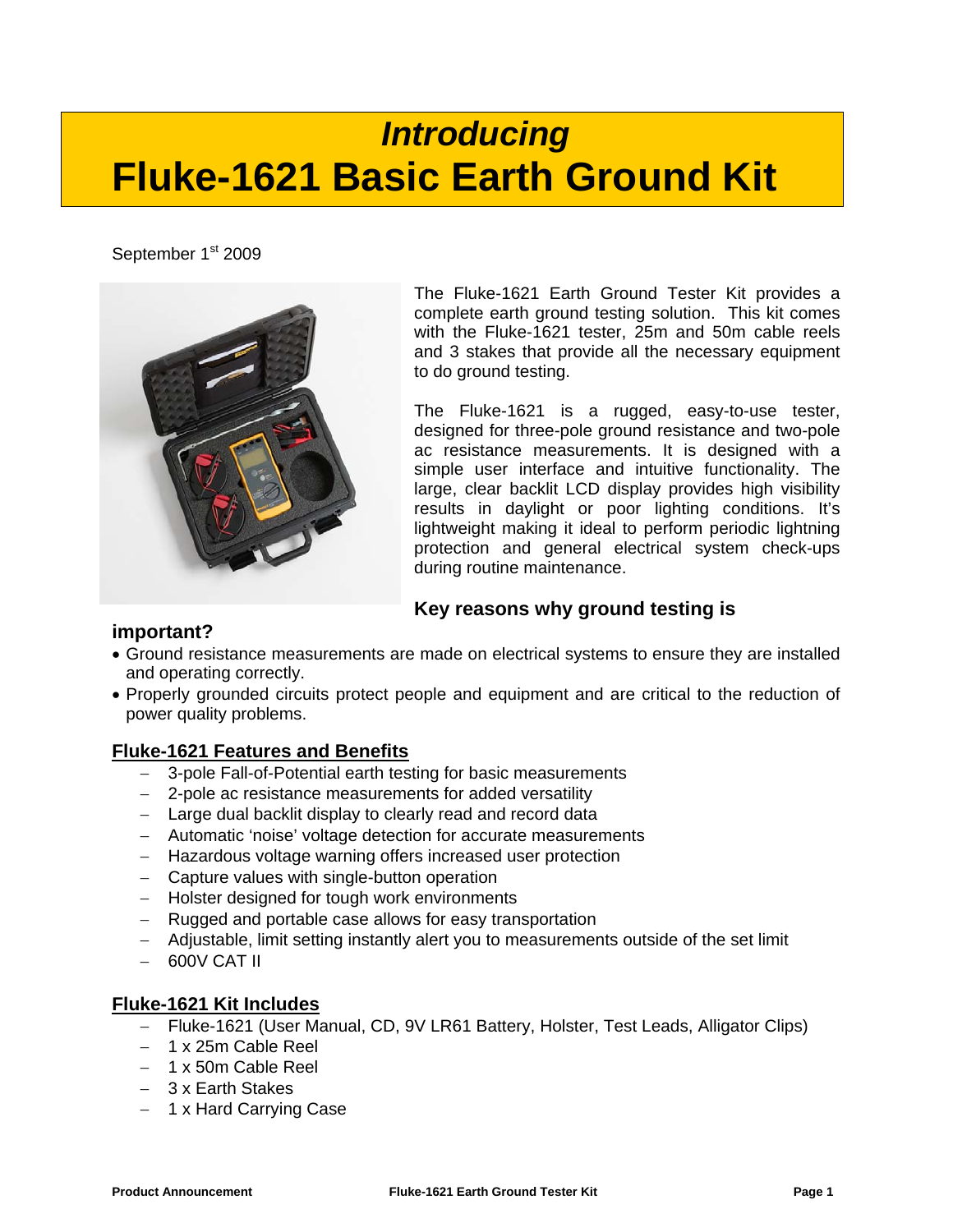## **Target Customers**

Field Service Electricians Electrical Contractor Earth Ground Specialists Industrial Maintenance Electricians Industrial Maintenance Technicians Electrical Utility Maintenance Substation Maintenance Cell / Radio / Microwave Maintenance Lightning Protection Specialists Utility Special Testers Utility Troubleshooters